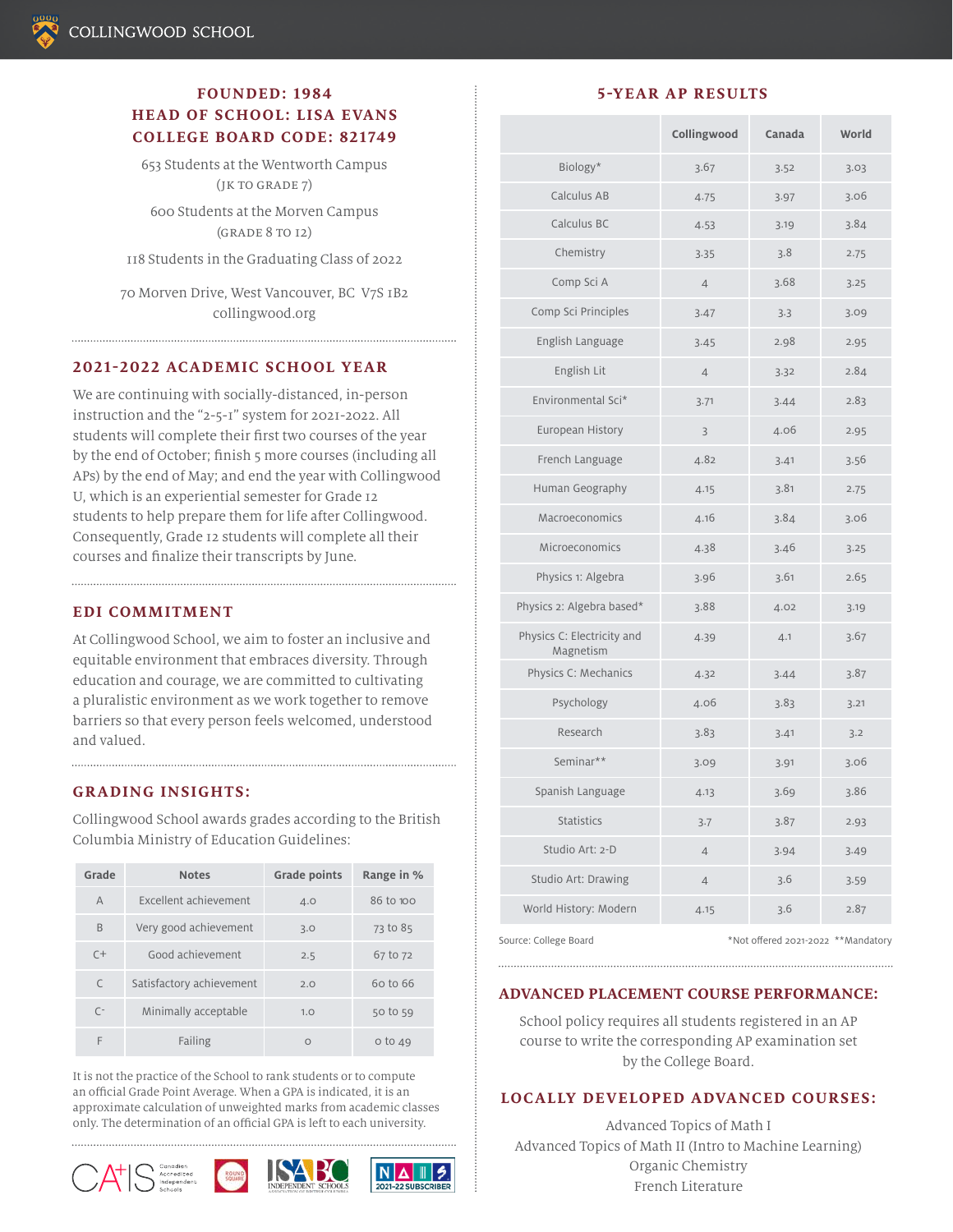Collingwood School is a coeducational day school located on two campuses in West Vancouver, BC. A Round Square school, we are committed to character education and experiential learning built around six IDEALS- Internationalism, Democracy, Environmentalism, Adventure, Leadership, Service. Our purpose is to teach, model, inspire and encourage our students, ultimately preparing them to become successful global citizens. With an innovative, evolving approach to teaching, our curriculum's totality provides students with a wealth of diverse, meaningful and transformative educational experiences. Collingwood School is accredited by the Canadian Association of Independent Schools (CAIS).

**45% 8 6 OF AP STUDENTS EARNED AN AP DISTINCTION**

**2021 GRADUATES EARNED THE AP CAPSTONE DIPLOMA**

**2021 GRADUATES EARNED THE AP INTERNATIONAL DIPLOMA**

**42% OF OUR STUDENTS ENROL IN AP COURSES**

**72% OF OUR STUDENTS SCORED 4 OR HIGHER**

# **COLLINGWOOD'S FOUR STRAND EDUCATION**

Collingwood strives to provide a Four Strand education that balances: Academics, Arts, Athletics and Service.

- **• Academics:** As a university preparatory school, we strive for academic excellence and are dedicated to helping students reach levels of achievement that reflect their ability and effort. Learning conditions foster student engagement through small class sizes, low student-teacher ratios and technology integration. Students receives personal individual attention and the opportunity to learn in a supportive and enriched environment.
- **• Arts:** The Arts are a meaningful part of student education, promoting creativity and self-expression while teaching

patience and teamwork. Exposure to the Arts expands the ability to look at issues from multiple perspectives and to invent solutions in unique ways.

- **• Athletics:** Our athletics program offers one of the largest selections of individual and team sports in British Columbia. The Cavaliers have won provincial titles in basketball, field hockey, rugby, skiing, soccer, snowboarding, swimming, tennis, track and wrestling.
- **• Service:** Our students want to be global citizens as well as local stewards and community partners. Our service strand seeks to instill in our students a sense of awareness of social and environmental issues in our local and global communities through a balanced program.